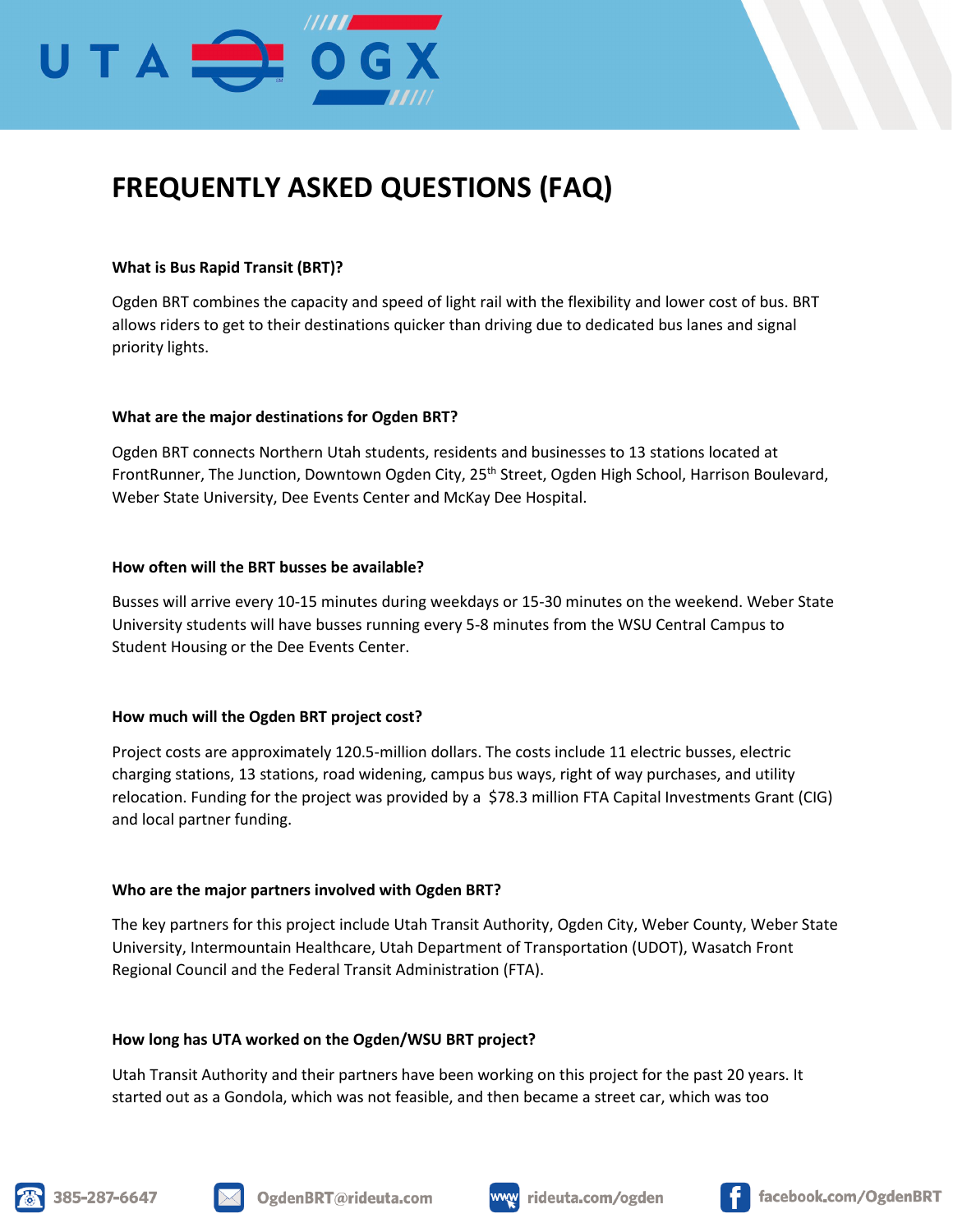

expensive. The proposal then switched to a less expensive and feasible BRT line, but no state/federal funding was available. In the past few years, federal funding was made available to conduct transit studies and an environmental impact assessment. Additional Federal Transit Administration funding was made available to help subsidize the cost of the project by 65%, the remaining 35% will be provided by local partners. Construction is scheduled to begin in spring of 2021 and will be completed in late 2023.

# **Who is designing this project?**

Jacobs Engineering, AECOM and WCEC are the key companies involved with the overall design of the Ogden BRT Project. Since 1941, these companies have worked on large and small projects in water, transportation, infrastructure, environment and advanced technologies in over 50 countries. Utah Transit Authority, Ogden City, Weber State University and McKay Dee Hospital have been working collectively design this BRT system. Sixty percent of the design will be completed by March 2020.

# **Who will handle construction for this project?**

Stacy and Witbeck Inc. is the construction company selected for this project. They are a leader in the heavy civil construction industry since 1981. They have over 1000 construction experts that have built over 500 projects. This includes corridor, rail extension, station, street car and viaduct replacement projects in Utah, California, Arizona, Washington, Oregon, Missouri, Michigan, Colorado and Texas. More info a[t https://www.stacywitbeck.com/projects/.](https://www.stacywitbeck.com/projects/)

# **How long will construction last?**

Construction will begin in the spring of 2021 and is scheduled to be completed in late 2023. To meet this accelerated schedule, construction will occur simultaneously along Harrison Blvd, Weber State University, Washington Blvd, 23<sup>rd</sup> and 25<sup>th</sup> Street. Construction will be phased on Harrison to maintain traffic flow as we create new lanes. Construction at central campus will be scheduled during school breaks to minimize the disruption to WSU students and classes. Construction of BRT stations will also be phased to minimize disruption to the public.

# **How will I be notified about detours or delays during construction?**

Utah Transit Authority and the Utah Department of Transportation will provide a website [\(www.rideuta.com/ogx\)](http://www.rideuta.com/ogx), twitter feeds, Facebook page, door to door notifications and email/app notifications to drivers and passengers with weekly updates. The notifications will include maps, alternative routes and tips to help you minimize your delays during construction. Additionally detour signs will be placed throughout the construction area to help drivers find alternative routes.